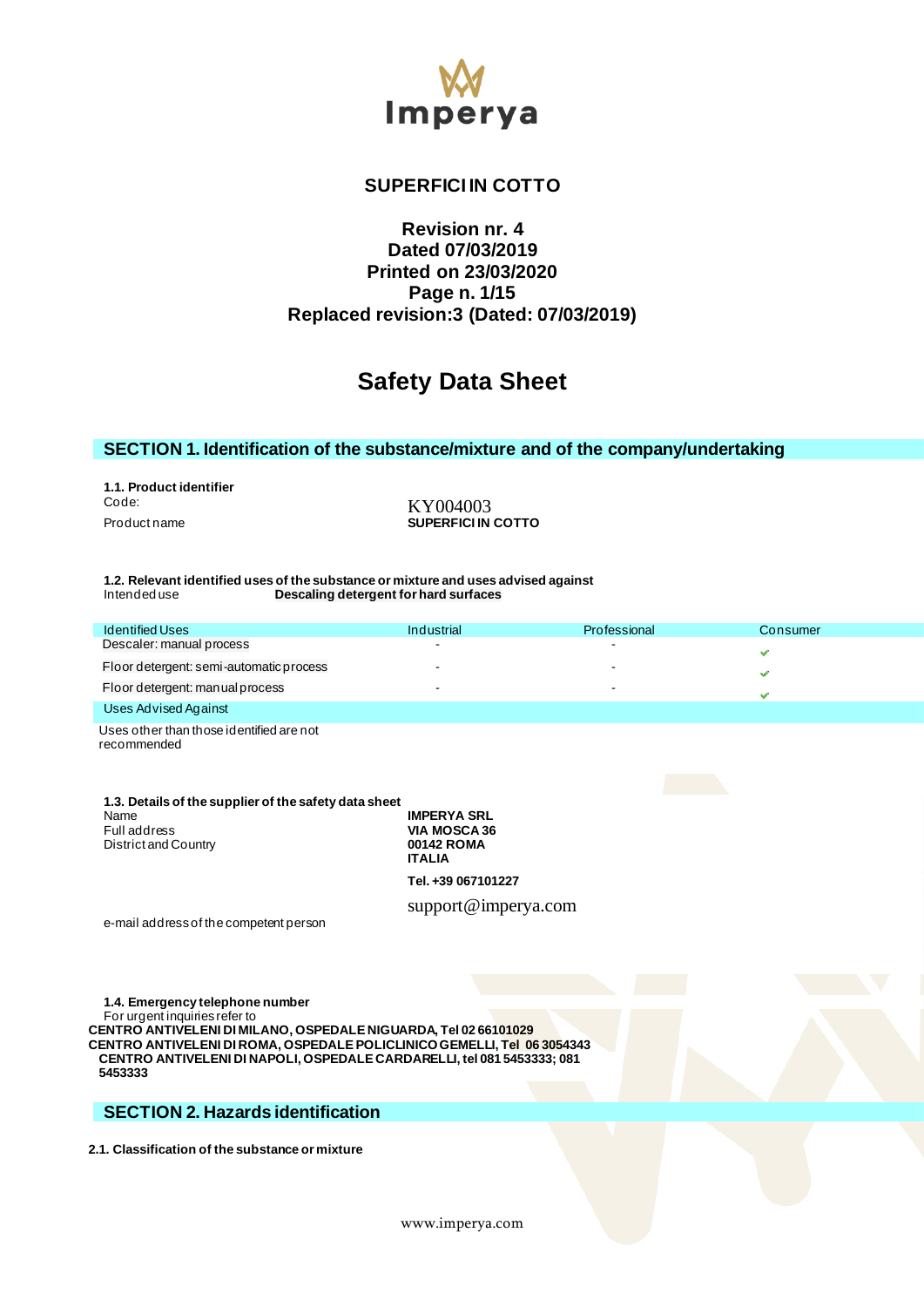

The product is classified as hazardous pursuant to the provisions set forth in (EC) Regulation 1272/2008 (CLP) (and subsequent amendments and supplements). The product thus requires a safety datasheet that complies with the provisions of (EU) Regulation 2015/830.

Any additional information concerning the risks for health and/or the environment are given in sections 11 and 12 of this sheet.

Hazard classification and indication:<br>Skin corrosion, category 1B Serious eye damage, category 1

H314 Causes severe skin burns and eye damage.<br>H318 Causes serious eye damage.

### **2.2. Label elements**

Hazard labelling pursuant to EC Regulation 1272/2008 (CLP) and subsequent amendments and supplements.

Hazard pictograms:



Signal words: Danger

Hazard statements:

**H314** Causes severe skin burns and eye damage.

Precautionary statements:

| <b>P260</b><br>P305+P351+P338                                         | Do not breathe vapours / spray.<br>IF IN EYES: Rinse cautiously with water for several minutes. Remove contact lenses, if present and easy to do. Continue<br>rinsing.                                                          |
|-----------------------------------------------------------------------|---------------------------------------------------------------------------------------------------------------------------------------------------------------------------------------------------------------------------------|
| P303+P361+P353<br>P <sub>280</sub><br><b>P310</b><br>P <sub>102</sub> | IF ON SKIN (or hair): Take off immediately all contaminated clothing. Rinse skin with water [or shower].<br>Wear protective gloves/eye protection<br>Immediately call a POISON CENTER/doctor.<br>Keep out of reach of children. |
|                                                                       |                                                                                                                                                                                                                                 |

**Contains:** PHOSPHORIC ACID

Ingredients according to Regulation (EC) No. 648/2004

Less than 5% non-ionic surfactants

**2.3. Other hazards**

On the basis of available data, the product does not contain any PBT or vPvB in percentage greater than 0,1%.

# **SECTION 3. Composition/information on ingredients**

**3.2. Mixtures**

Contains:

**Identification x = Conc. % Classification 1272/2008 (CLP)**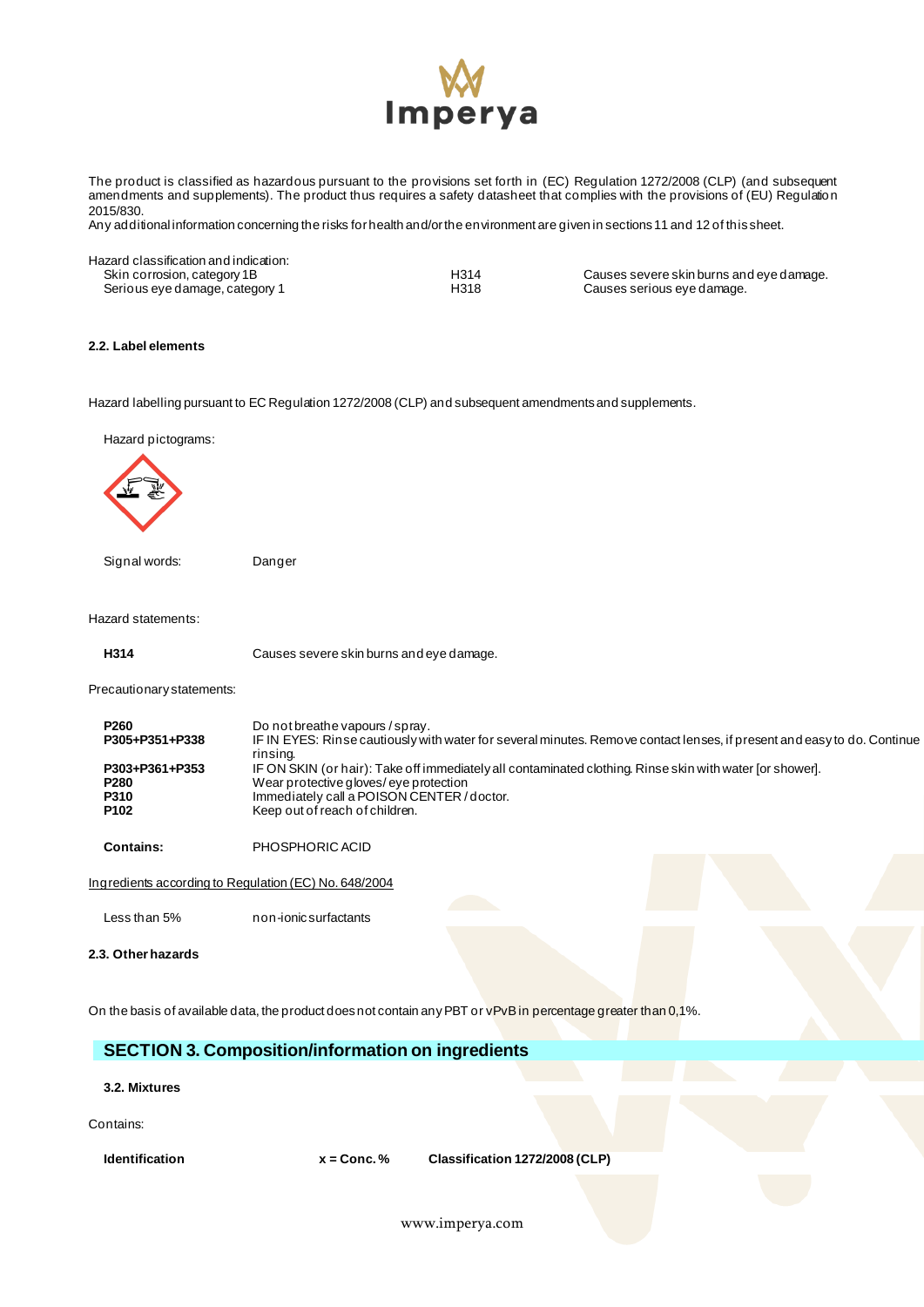

| <b>PHOSPHORIC ACID</b>                                                  |                       |                                                                                                            |
|-------------------------------------------------------------------------|-----------------------|------------------------------------------------------------------------------------------------------------|
| CAS 7664-38-2                                                           | $32.5 \le x \le 42.5$ | Skin Corr. 1B H314, Eye Dam. 1 H318, Classification note according to<br>Annex VI to the CLP Regulation: B |
| EC 231-633-2                                                            |                       |                                                                                                            |
| INDEX 015-011-00-6                                                      |                       |                                                                                                            |
| Reg.no. 01-2119485924-24                                                |                       |                                                                                                            |
| 2-BUTOXYETHANOL                                                         |                       |                                                                                                            |
| CAS 111-76-2                                                            | $16 \le x \le 21$     | Acute Tox. 4 H302, Acute Tox. 4 H312, Acute Tox. 4 H332, Eye Irrit. 2 H319,<br>Skin Irrit, 2H315           |
| EC 203-905-0                                                            |                       |                                                                                                            |
| INDEX 603-014-00-0                                                      |                       |                                                                                                            |
| Reg.no. 01-2119475108-36                                                |                       |                                                                                                            |
| ALCOHOLS, C12-C13-<br><b>BRANCHED AND ETHOXYLATED</b><br><b>LINEARS</b> |                       |                                                                                                            |
| CAS 160901-19-9                                                         | $1 \leq x < 3$        | Acute Tox. 4 H302, Eye Dam. 1 H318, Aquatic Chronic 3 H412                                                 |
| EC 931-954-4                                                            |                       |                                                                                                            |
| INDEX -                                                                 |                       |                                                                                                            |
| Reg. no. Non pertinente (polimero)                                      |                       |                                                                                                            |

The full wording of hazard (H) phrases is given in section 16 of the sheet.

# **SECTION 4. First aid measures**

### **4.1. Description of first aid measures**

EYES: Remove contact lenses, if present. Wash immediately with plenty of water for at least 30-60 minutes, opening the eyelids fully. Get medical advice/attention.

SKIN: Remove contaminated clothing. Rinse skin with a shower immediately. Get medical advice/attention.

INGESTION: Have the subject drink as much water as possible. Get medical advice/attention. Do not induce vomiting unless explicitly authorised by a doctor.

INHALATION: Get medical advice/attention immediately. Remove victim to fresh air, away from the accident scene. If the subjec t stops breathing, administer artificial respiration. Take suitable precautions for rescue workers.

### **4.2. Most important symptoms and effects, both acute and delayed**

Specific information on symptoms and effects caused by the product are unknown.

#### **4.3. Indication of any immediate medical attention and special treatment needed**

Information not available

### **SECTION 5. Firefighting measures**

### **5.1. Extinguishing media**

SUITABLE EXTINGUISHING EQUIPMENT The extinguishing equipment should be of the conventional kind: carbon dioxide, foam, powder and water spray. UNSUITABLE EXTINGUISHING EQUIPMENT None in particular.

### **5.2. Special hazards arising from the substance or mixture**

HAZARDS CAUSED BY EXPOSURE IN THE EVENT OF FIRE Do not breathe combustion products.

#### **5.3. Advice for firefighters**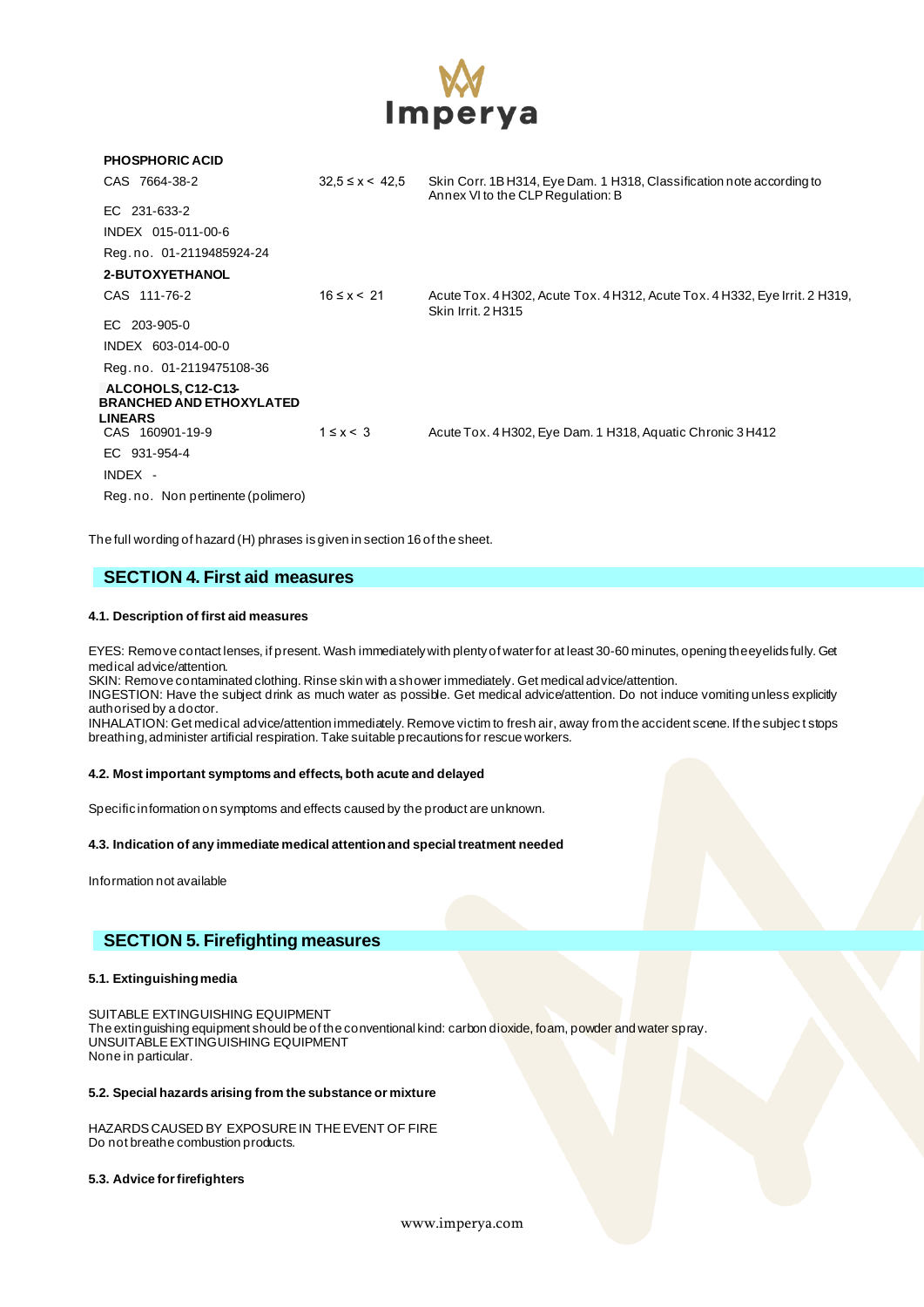

#### GENERAL INFORMATION

Use jets of water to cool the containers to prevent product decomposition and the development of substances potentially hazar dous for health. Always wear full fire prevention gear. Collect extinguishing water to prevent it from draining into the sewer system. Dispose of contaminated water used for extinction and the remains of the fire according to applicable regulations. SPECIAL PROTECTIVE EQUIPMENT FOR FIRE-FIGHTERS

Normal fire fighting clothing i.e. fire kit (BS EN 469), gloves (BS EN 659) and boots (HO specification A29 and A30) in combination with self-contained open circuit positive pressure compressed air breathing apparatus (BS EN 137).

### **SECTION 6. Accidental release measures**

#### **6.1. Personal precautions, protective equipment and emergency procedures**

#### Block the leakage if there is no hazard.

Wear suitable protective equipment (including personal protective equipment referred to under Section 8 of the safety data sh eet) to prevent any contamination of skin, eyes and personal clothing. These indications apply for both processing staff and those involved in emergency procedures.

#### **6.2. Environmental precautions**

The product must not penetrate into the sewer system or come into contact with surface water or ground water.

#### **6.3. Methods and material for containment and cleaning up**

Collect the leaked product into a suitable container. Evaluate the compatibility of the container to be used, by checking sec tion 10. Absorb the remainder with inert absorbent material.

Make sure the leakage site is well aired. Contaminated material should be disposed of in compliance with the provisions set forth in point 13.

#### **6.4. Reference to other sections**

Any information on personal protection and disposal is given in sections 8 and 13.

### **SECTION 7. Handling and storage**

#### **7.1. Precautions for safe handling**

Before handling the product, consult all the other sections of this material safety data sheet. Avoid leakage of the product into the environment. Do not eat, drink or smoke during use. Remove any contaminated clothes and personal protective equipment before entering places in which people eat.

#### **7.2. Conditions for safe storage, including any incompatibilities**

Store only in the original container. Store the containers sealed, in a well ventilated place, away from direct sunlight. Keep containers away from any incompatible materials, see section 10 for details.

#### **7.3. Specific end use(s)**

Information not available

### **SECTION 8. Exposure controls/personal protection**

#### **8.1. Control parameters**

Regulatory References:

DEU Deutschland TRGS 900 (Fassung 31.1.2018 ber.) - Liste der Arbeitsplatzgrenzwerte und Kurzzeitwerte<br>ESP España 2017 - INSHT - Límites de exposición profesional para agentes químicos en España 2017 ESP España INSHT - Límites de exposición profesional para agentes químicos en España 2017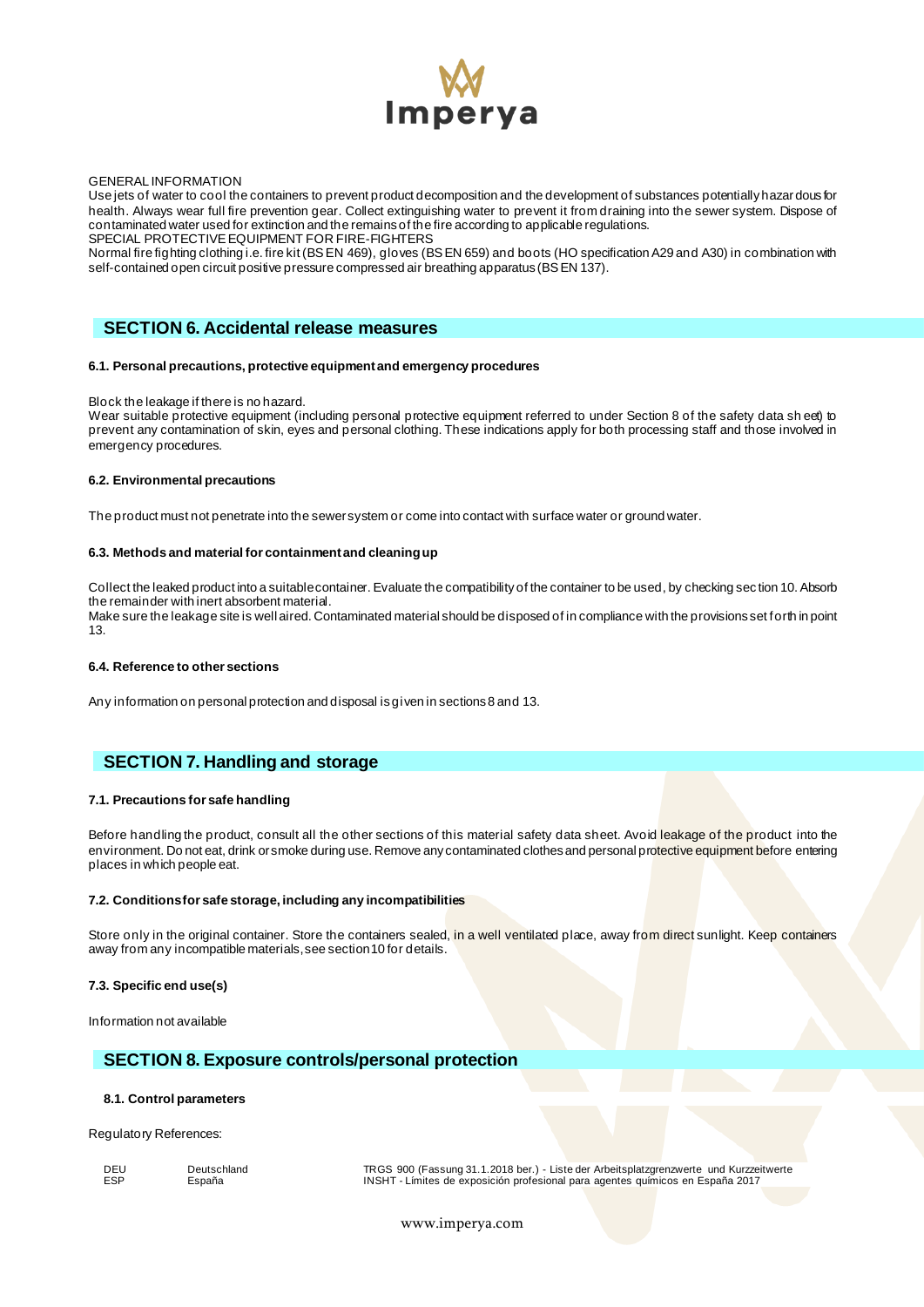

GBR United Kingdom EH40/2005 Workplace exposure limits ITA Italia Decreto Legislativo 9 Aprile 2008, n.81 EU OEL EU Directive (EU) 2017/2398; Directive (EU) 2017/164; Directive 2009/161/EU; Directive 2006/15/EC; Directive 2004/37/EC; Directive 2000/39/EC; Directive 91/322/EEC. TLV-ACGIH ACGIH 2019

#### **PHOSPHORIC ACID Threshold Limit Value**

| Threshold Limit value |            |        |     |                |              |  |
|-----------------------|------------|--------|-----|----------------|--------------|--|
| Type                  | Country    | TWA/8h |     | STEL/15min     |              |  |
|                       |            | mg/m3  | ppm | mg/m3          | ppm          |  |
| AGW                   | DEU        | 2      |     | 4              | <b>INHAL</b> |  |
| <b>MAK</b>            | DEU        | 2      |     | 4              | <b>INHAL</b> |  |
| <b>VLA</b>            | <b>ESP</b> |        |     | $\overline{2}$ |              |  |
| WEL                   | GBR        |        |     | $\overline{2}$ |              |  |
| <b>VLEP</b>           | <b>ITA</b> |        |     | $\mathcal{P}$  |              |  |
| OEL                   | EU         |        |     | $\overline{2}$ |              |  |
| <b>TLV-ACGIH</b>      |            |        |     | 3              |              |  |

### **Health - Derived no-effect level - DNEL / DMEL**

|                   | Effects on<br>consumers |                |                 |          | Effects on<br>workers |          |                        |            |
|-------------------|-------------------------|----------------|-----------------|----------|-----------------------|----------|------------------------|------------|
| Route of exposure | Acute local             | Acute systemic | Chronic local   | Chronic  | Acute local           | Acute    | Chronic local          | Chronic    |
|                   |                         |                |                 | systemic |                       | systemic |                        | systemic   |
| Inhalation        |                         |                | $0.73$ mg/m $3$ | VND      |                       |          | $2,92 \,\mathrm{mg/m}$ | <b>VND</b> |

# **2-BUTOXYETHANOL**

| <b>Threshold Limit Value</b> |            |        |     |            |     |             |  |
|------------------------------|------------|--------|-----|------------|-----|-------------|--|
| Type                         | Country    | TWA/8h |     | STEL/15min |     |             |  |
|                              |            | mg/m3  | ppm | mg/m3      | ppm |             |  |
| AGW                          | DEU        | 49     | 10  | 196        | 40  | <b>SKIN</b> |  |
| MAK                          | DEU        | 49     | 10  | 98         | 20  | <b>SKIN</b> |  |
| VLA                          | <b>ESP</b> | 98     | 20  | 245        | 50  | <b>SKIN</b> |  |
| WEL                          | <b>GBR</b> | 123    | 25  | 246        | 50  | <b>SKIN</b> |  |
| <b>VLEP</b>                  | <b>ITA</b> | 98     | 20  | 246        | 50  | <b>SKIN</b> |  |
| OEL                          | EU         | 98     | 20  | 246        | 50  | SKIN        |  |
| <b>TLV-ACGIH</b>             |            | 97     | 20  |            |     |             |  |

| Predicted no-effect concentration - PNEC     |      |       |  |
|----------------------------------------------|------|-------|--|
| Normal value in fresh water                  | 8,8  | mg/l  |  |
| Normal value in marine water                 | 0,88 | mg/l  |  |
| Normal value for fresh water sediment        | 34,6 | mg/kg |  |
| Normal value for marine water sediment       | 3,46 | mg/kg |  |
| Normal value of STP microorganisms           | 463  | mg/l  |  |
| Normal value for the terrestrial compartment | 2,8  | mg/kg |  |

| Health - Derived no-effect level - DNEL / DMEL |             |                |               |                       |             |            |               |            |
|------------------------------------------------|-------------|----------------|---------------|-----------------------|-------------|------------|---------------|------------|
|                                                | Effects on  |                |               |                       | Effects on  |            |               |            |
|                                                | consumers   |                |               |                       | workers     |            |               |            |
| Route of exposure                              | Acute local | Acute systemic | Chronic local | Chronic               | Acute local | Acute      | Chronic local | Chronic    |
|                                                |             |                |               | systemic              |             | systemic   |               | systemic   |
| Oral                                           | VND         | 13,4 mg/kg/d   | VND           | $3.2 \text{ mg/kg/d}$ |             |            |               |            |
| Inhalation                                     | VND         | 426 mg/m3      |               |                       | <b>VND</b>  | 652 mg/m3  | VND           | 98 mg/m3   |
| <b>Skin</b>                                    | <b>VND</b>  | 44,5 mg/kg/d   | VND           | 38 mg/kg/d            | VND         | 89 mg/kg/d | VND           | 75 mg/kg/d |

Legend: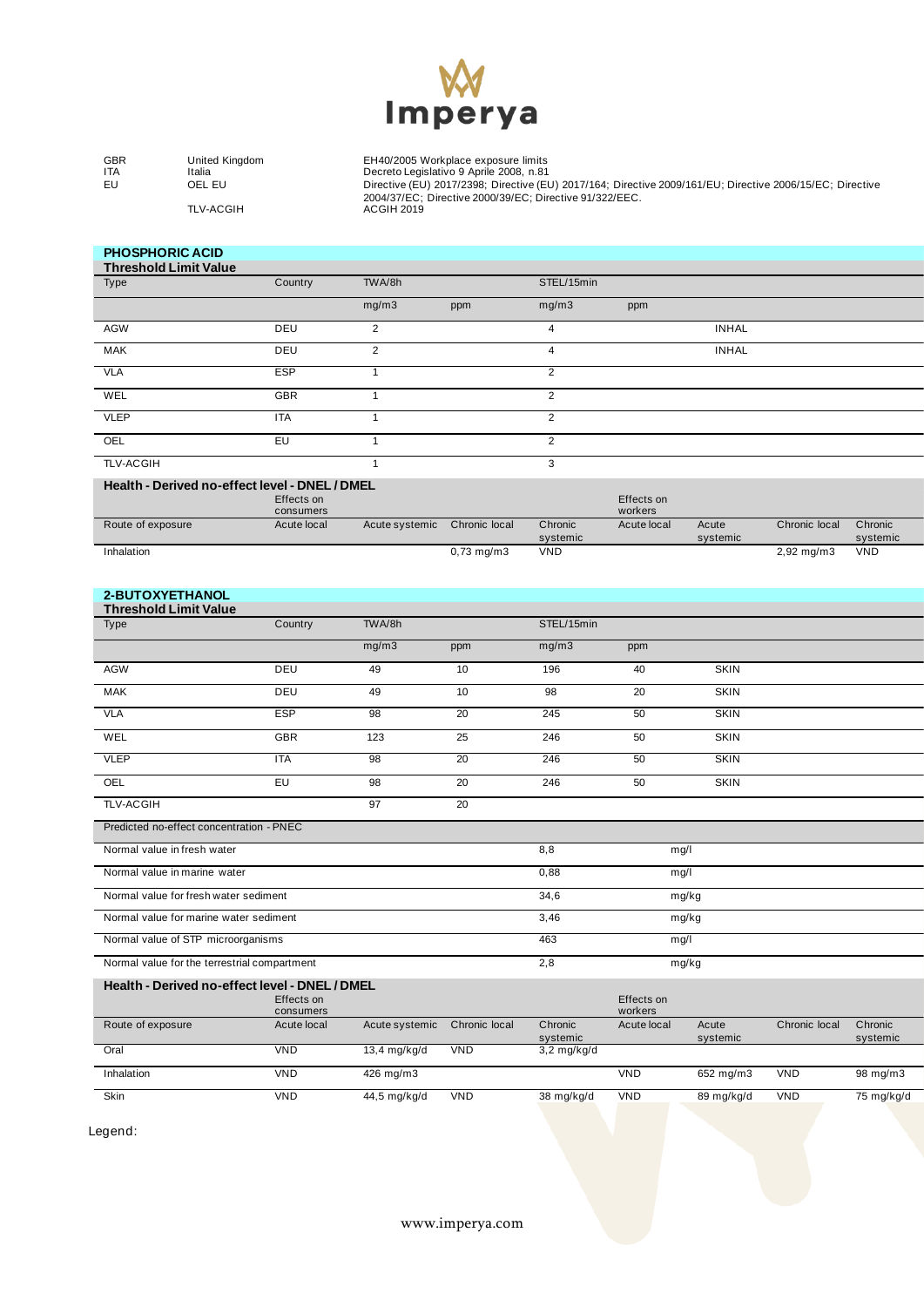

(C) = CEILING ; INHAL = Inhalable Fraction ; RESP = Respirable Fraction ; THORA = Thoracic Fraction.

VND = hazard identified but no DNEL/PNEC available ; NEA = no exposure expected ; NPI = no hazard identified.

#### **8.2. Exposure controls**

As the use of adequate technical equipment must always take priority over personal protective equipment, make sure that the workplace is well aired through effective local aspiration.

#### HAND PROTECTION

Protect hands with category III work gloves (see standard EN 374).

#### SKIN PROTECTION

Wear category III professional long-sleeved overalls and safety footwear (see Regulation 2016/425 and standard EN ISO 20344).

#### EYE PROTECTION

Wear a hood visor or protective visor combined with airtight goggles (see standard EN 166).

#### RESPIRATORY PROTECTION

If the threshold value (e.g. TLV-TWA) is exceeded for the substance or one of the substances present in the product, use a mask with a type B filter whose class (1, 2 or 3) must be chosen according to the limit of use concentration. (see standard EN 14387). In the presence of gases or vapours of various kinds and/or gases or vapours containing particulate (aerosol sprays, fumes, mists, etc.) combined filters are required.

### ENVIRONMENTAL EXPOSURE CONTROLS

The emissions generated by manufacturing processes, including those generated by ventilation equipment, should be checked to ensure compliance with environmental standards.

### **SECTION 9. Physical and chemical properties**

#### **9.1. Information on basic physical and chemical properties**

| Appearance                             | Clear liquid     |
|----------------------------------------|------------------|
| Colour                                 | straw yellow     |
| Odour                                  | pungent (acid)   |
| Odour threshold                        | Not available    |
| pН                                     | 1.5              |
| Melting point / freezing point         | Not available    |
| Initial boiling point                  | Not available    |
| Boiling range                          | Not available    |
| Flash point                            | Not available    |
| <b>Evaporation Rate</b>                | Not available    |
| Flammability of solids and gases       | Not available    |
| Lower inflammability limit             | Not available    |
| Upper inflammability limit             | Not available    |
| Lower explosive limit                  | Not available    |
| Upper explosive limit                  | Not available    |
| Vapour pressure                        | Not available    |
| Vapour density                         | Not available    |
| Relative density                       | 1.18-1.28        |
| Solubility                             | soluble in water |
| Partition coefficient: n-octanol/water | Not available    |
| Auto-ignition temperature              | Not available    |
| Decomposition temperature              | Not available    |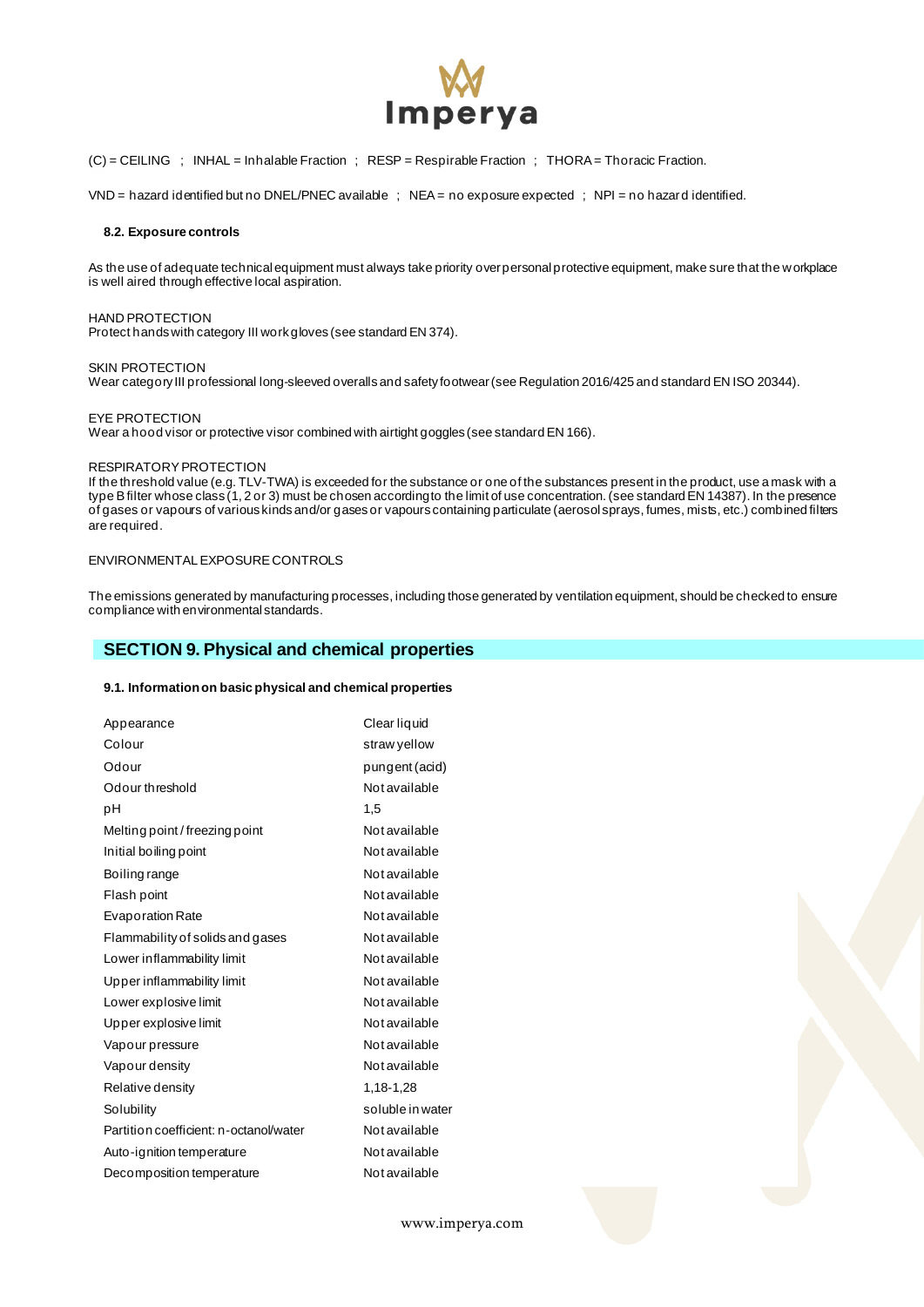

Viscosity 5-50 cP Explosive properties Not available Oxidising properties Not available

### **9.2. Other information**

Information not available

# **SECTION 10. Stability and reactivity**

### DO NOT MIX WITH OTHER PRODUCTS

### **10.1. Reactivity**

There are no particular risks of reaction with other substances in normal conditions of use.

### PHOSPHORIC ACID

Decomposes at temperatures above 200°C/392°F.

### 2-BUTOXYETHANOL

Decomposes under the effect of heat.

#### **10.2. Chemical stability**

The product is stable in normal conditions of use and storage.

### **10.3. Possibility of hazardous reactions**

No hazardous reactions are foreseeable in normal conditions of use and storage.

### PHOSPHORIC ACID

Risk of explosion on contact with: nitromethane.May react dangerously with: alkalis,sodium borohydride.

### 2-BUTOXYETHANOL

May react dangerously with: aluminium, oxidising agents. Forms peroxides with: air.

### **10.4. Conditions to avoid**

None in particular. However the usual precautions used for chemical products should be respected.

### 2-BUTOXYETHANOL

Avoid exposure to: sources of heat,naked flames.

### **10.5. Incompatible materials**

PHOSPHORIC ACID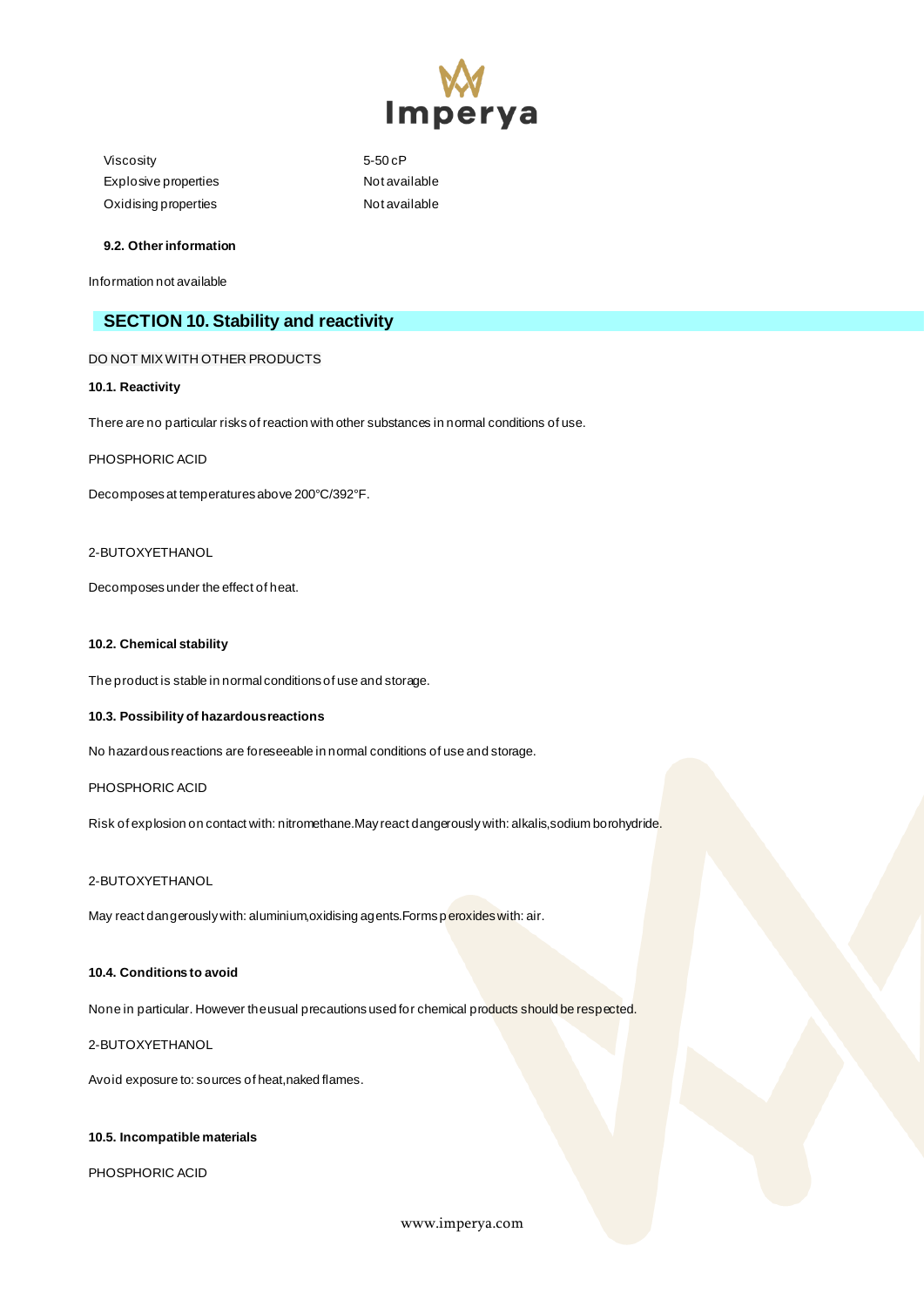

Incompatible with: metals, strong alkalis, aldehydes, organic sulphides, peroxides.

#### **10.6. Hazardous decomposition products**

PHOSPHORIC ACID

May develop: phosphoryl oxides.

2-BUTOXYETHANOL

May develop: hydrogen.

# **SECTION 11. Toxicological information**

In the absence of experimental data for the product itself, health hazards are evaluated according to the properties of the substances it contains, using the criteria specified in the applicable regulation for classification. It is therefore necessary to take into account the concentration of the individual hazardous substances indicated in section 3, to evaluate the toxicological effects of exposure to the product.

### **11.1. Information on toxicological effects**

Metabolism, toxicokinetics, mechanism of action and other information

Information not available

Information on likely routes of exposure

Information not available

Delayed and immediate effects as well as chronic effects from short and long-term exposure

Information not available

Interactive effects

Information not available

#### ACUTE TOXICITY

LC50 (Inhalation) of the mixture: > 20 mg/l LD50 (Oral) of the mixture: >2000 mg/kg LD50 (Dermal) of the mixture: >2000 mg/kg

PHOSPHORIC ACID

LD50 (Oral) 301 mg/kg Rat

LD50 (Dermal) 2740 mg/kg Rabbit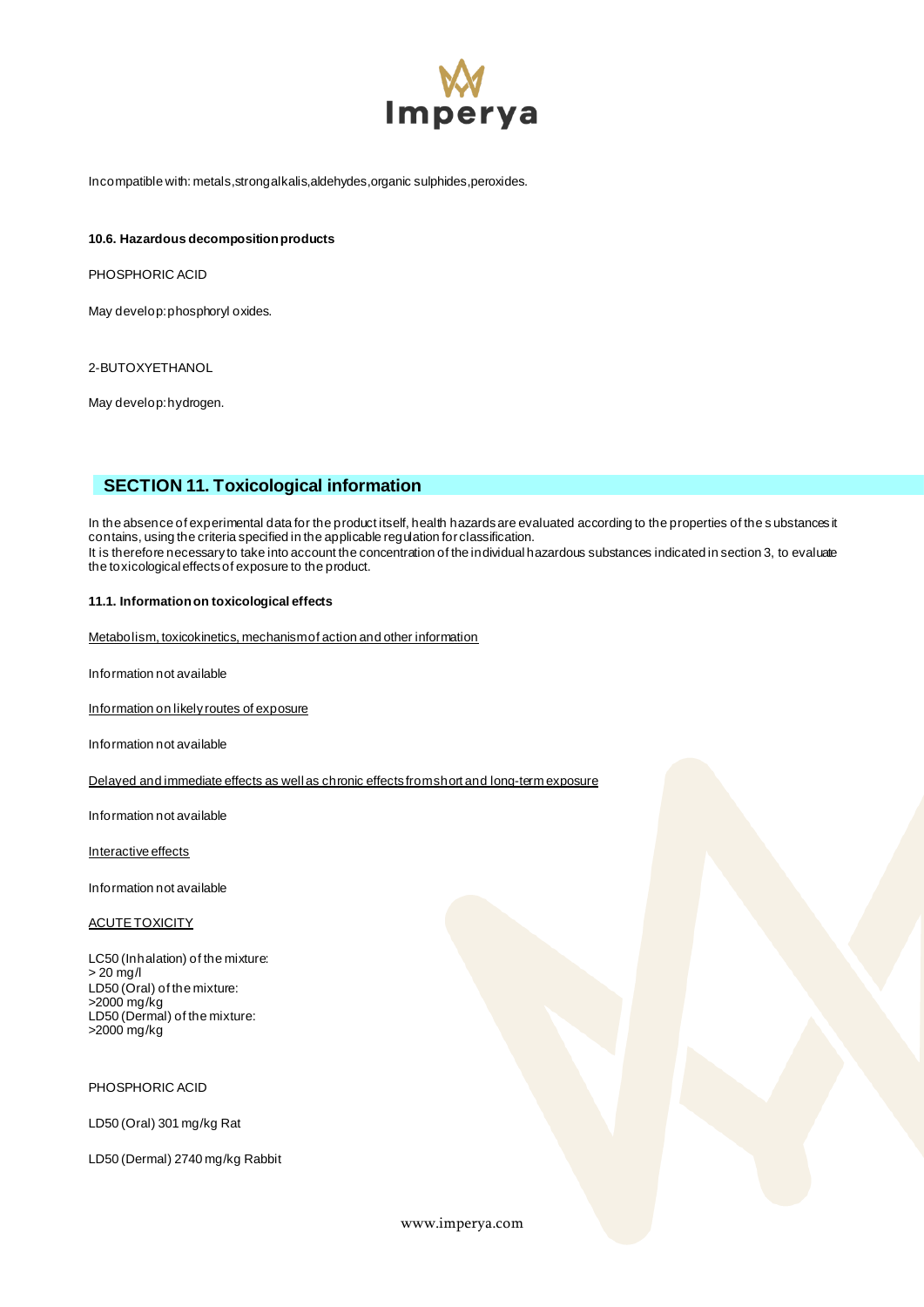

LC50 (Inhalation) > 0,85 mg/l/1h Rat

2-BUTOXYETHANOL

LD50 (Oral) 615 mg/kg Rat

LD50 (Dermal) 405 mg/kg Rabbit

LC50 (Inhalation) 2,2 mg/l/4h Rat

ALCOLI, C12-C13- RAMIFICATI E LINEARI ETOSSILATI

LD50 (Oral) > 300 mg/kg ratto

LD50 (Dermal) > 2000 mg/kg Coniglio

#### **SKIN CORROSION / IRRITATION**

Corrosive for the skin

SERIOUS EYE DAMAGE / IRRITATION

Causes serious eye damage

RESPIRATORY OR SKIN SENSITISATION

Does not meet the classification criteria for this hazard class

GERM CELL MUTAGENICITY

Does not meet the classification criteria for this hazard class

**CARCINOGENICITY** 

Does not meet the classification criteria for this hazard class

REPRODUCTIVE TOXICITY

Does not meet the classification criteria for this hazard class

#### STOT - SINGLE EXPOSURE

Does not meet the classification criteria for this hazard class

STOT - REPEATED EXPOSURE

Does not meet the classification criteria for this hazard class

ASPIRATION HAZARD

Does not meet the classification criteria for this hazard class

# **SECTION 12. Ecological information**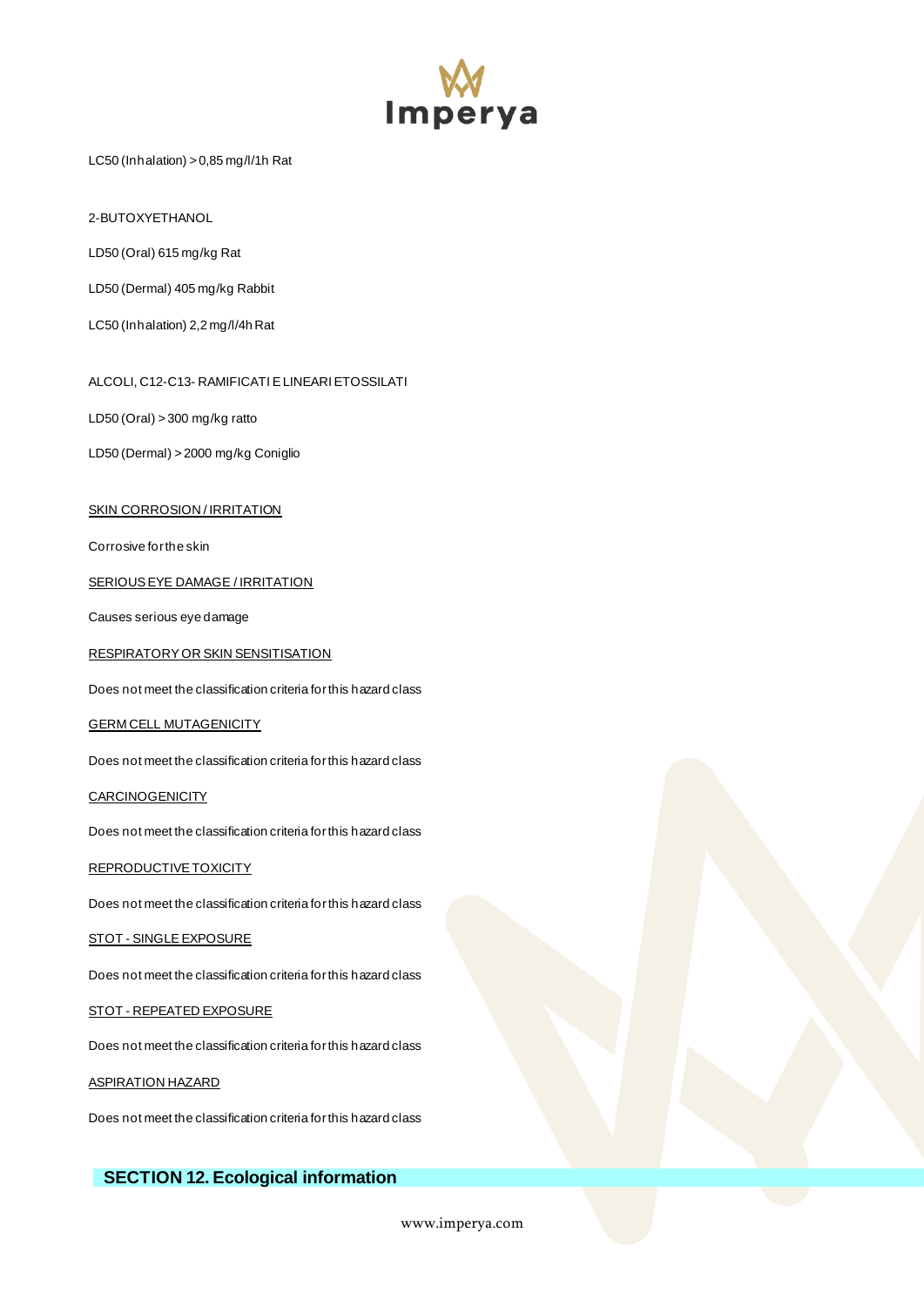

No specific data are available for this product. Handle it according to good working practices. Avoid littering. Do not contaminate soil and waterways. Inform the competent authorities, should the product reach waterways or contaminate soil or vegetation. Please take all the proper measures to reduce harmful effects on aquifers.

### **12.1. Toxicity**

| PHOSPHORIC ACID                                                          |                                                                                                               |
|--------------------------------------------------------------------------|---------------------------------------------------------------------------------------------------------------|
| LC50 - for Fish                                                          | 3,25 mg/l/96h pesce persico                                                                                   |
| EC50 - for Crustacea                                                     | > 100 mg/l/48h daphnia magna                                                                                  |
| EC50 - for Algae / Aquatic Plants                                        | > 100 mg/l/72h desmodesmus subspicatus                                                                        |
| 2-BUTOXYETHANOL                                                          |                                                                                                               |
| LC50 - for Fish                                                          | 1474 mg/l/96h Onchorhynchus mykiss (Trota iridea)                                                             |
| EC50 - for Crustacea                                                     | 1550 mg/l/48h Daphnia magna                                                                                   |
| EC50 - for Algae / Aquatic Plants                                        | 1840 mg/l/72h                                                                                                 |
| Chronic NOEC for Crustacea                                               | 100 mg/l 21 giomi; Daphnia magna                                                                              |
| ALCOHOLS, C12-C13-BRANCHED AND<br>ETHOXYLATED LINEARS<br>LC50 - for Fish | > 1 mg/l/96h Cyprinus carpio                                                                                  |
| EC50 - for Crustacea                                                     | > 1 mg/l/48h Daphnia magna                                                                                    |
| EC50 - for Algae / Aquatic Plants                                        | > 1 mg/l/72h Desmodesmus subspicatus                                                                          |
| LC10 for Fish                                                            | 0,21 mg/l/96h Cavedano americano                                                                              |
| EC10 for Crustacea                                                       | 0,36 mg/l/48h Daphnia magna                                                                                   |
| 12.2. Persistence and degradability                                      |                                                                                                               |
| PHOSPHORIC ACID                                                          |                                                                                                               |
| Solubility in water                                                      | $> 850000$ mg/l                                                                                               |
| Degradability: information not available                                 |                                                                                                               |
| 2-BUTOXYETHANOL                                                          |                                                                                                               |
| Solubility in water                                                      | 1000 - 10000 mg/l                                                                                             |
| Rapidly degradable                                                       |                                                                                                               |
| ALCOHOLS, C12-C13-BRANCHED AND<br>ETHOXYLATED LINEARS                    |                                                                                                               |
| Rapidly degradable<br>12.3. Bioaccumulative potential                    |                                                                                                               |
| 2-BUTOXYETHANOL                                                          |                                                                                                               |
| Partition coefficient: n-octanol/water                                   | 0,81                                                                                                          |
| 12.4. Mobility in soil                                                   |                                                                                                               |
| Information not available                                                |                                                                                                               |
| 12.5. Results of PBT and vPvB assessment                                 |                                                                                                               |
|                                                                          | On the basis of available data, the product does not contain any PBT or vPvB in percentage greater than 0,1%. |
|                                                                          |                                                                                                               |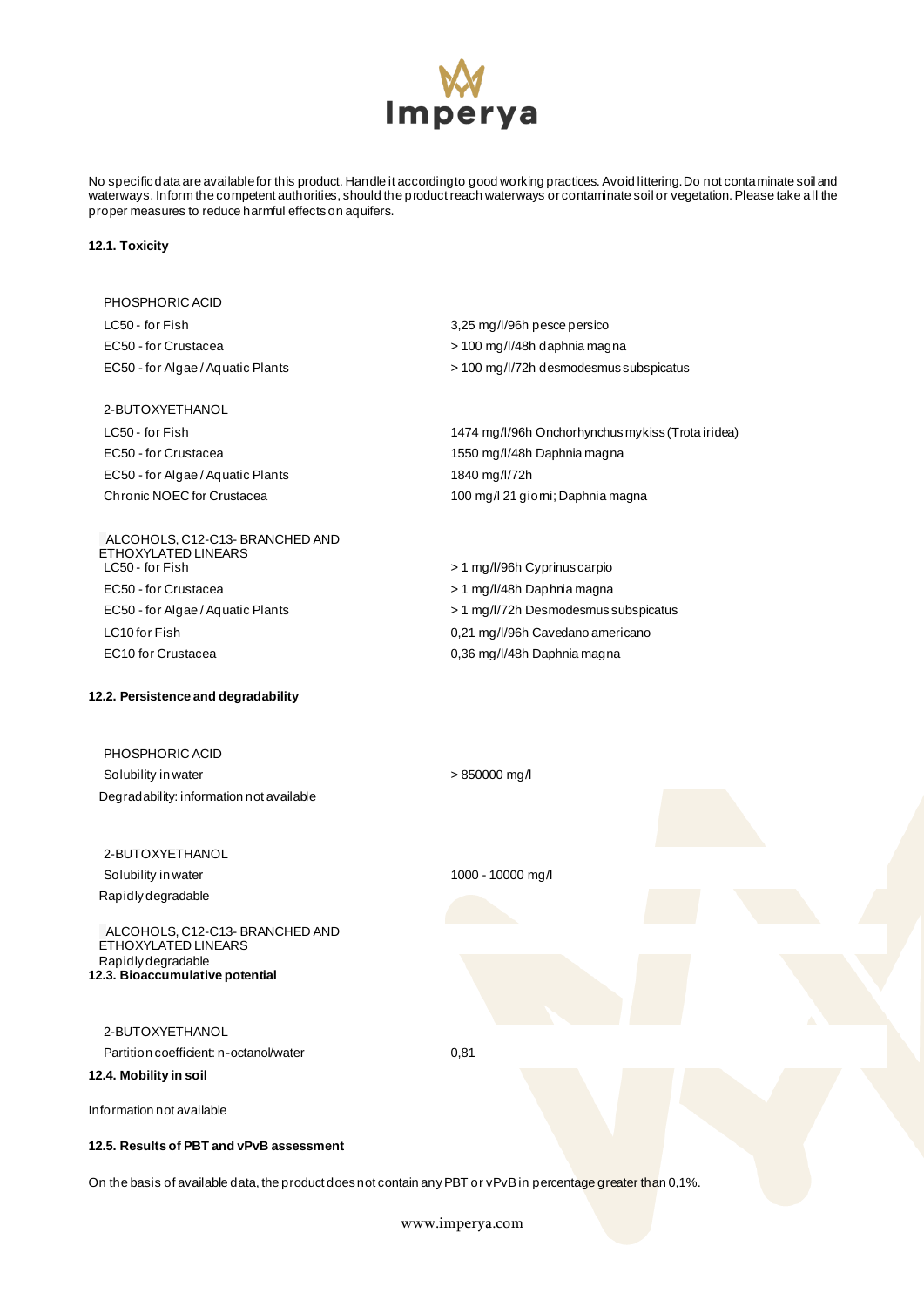

### **12.6. Other adverse effects**

Information not available

# **SECTION 13. Disposal considerations**

### **13.1. Waste treatment methods**

Reuse, when possible. Product residues should be considered special hazardous waste. The hazard level of waste containing this product should be evaluated according to applicable regulations.

Disposal must be performed through an authorised waste management firm, in compliance with national and local regulations. Waste transportation may be subject to ADR restrictions.

CONTAMINATED PACKAGING

Contaminated packaging must be recovered or disposed of in compliance with national waste management regulations.

# **SECTION 14. Transport information**

### **14.1. UN number**

ADR / RID, IMDG, IATA: 3264

### **14.2. UN proper shipping name**

| ADR / RID: | CORROSIVE LIQUID, ACIDIC, INORGANIC, N.O.S. (PHOSPHORICACID) |
|------------|--------------------------------------------------------------|
| IMDG:      | CORROSIVE LIQUID, ACIDIC, INORGANIC, N.O.S. (PHOSPHORICACID) |
| IATA:      | CORROSIVE LIQUID, ACIDIC, INORGANIC, N.O.S. (PHOSPHORICACID) |

### **14.3. Transport hazard class(es)**

| ADR / RID: | Class: 8 | Label: 8 |  |
|------------|----------|----------|--|
| IMDG:      | Class: 8 | Label: 8 |  |
| IATA:      | Class: 8 | Label: 8 |  |

### **14.4. Packing group**

ADR / RID, IMDG, IATA: II

### **14.5. Environmental hazards**

| ADR / RID: | NΟ |
|------------|----|
| IMDG:      | NΟ |
| IATA:      | NΟ |

#### **14.6. Special precautions for user**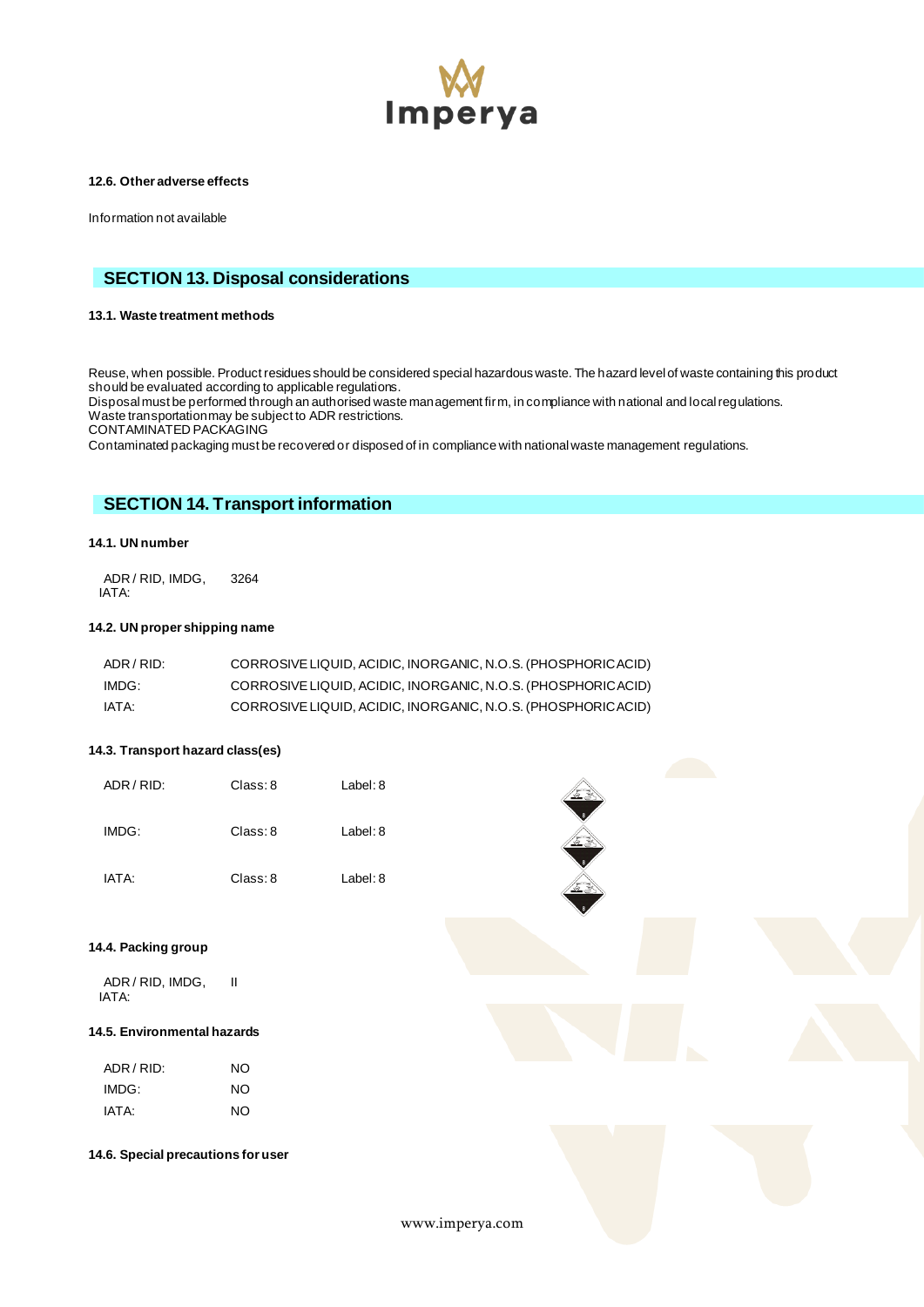

| ADR / RID: | HIN - Kemler: 80<br>Special Provision: - | Limited<br>Quantities: 1  | Tunnel<br>restriction<br>code: (E) |
|------------|------------------------------------------|---------------------------|------------------------------------|
| IMDG:      | EMS: F-A, S-B                            | Limited<br>Quantities: 1  |                                    |
| IATA:      | Cargo:                                   | Maximum<br>quantity: 30 L | Packaging<br>instructions:<br>855  |
|            | Pass.:                                   | Maximum<br>quantity: 1 L  | Packaging<br>instructions:<br>851  |
|            | Special Instructions:                    | A3, A803                  |                                    |

**14.7. Transport in bulk according to Annex II of Marpol and the IBC Code**

Information not relevant

# **SECTION 15. Regulatory information**

**15.1. Safety, health and environmental regulations/legislation specific for the substance or mixture**

Seveso Category - Directive 2012/18/EC: None

Restrictions relating to the product or contained substances pursuant to Annex XVII to EC Regulation 1907/2006

**Product** Point 3

Substances in Candidate List (Art. 59 REACH)

On the basis of available data, the product does not contain any SVHC in percentage greater than 0,1%.

Substances subject to authorisation (Annex XIV REACH)

None

Substances subject to exportation reporting pursuant to (EC) Reg. 649/2012:

None

Substances subject to the Rotterdam Convention:

None

Substances subject to the Stockholm Convention:

None

# Healthcare controls

Workers exposed to this chemical agent must not undergo health checks, provided that available risk-assessment data prove that the risks related to the workers' health and safety are modest and that the 98/24/EC directive is respected.

Regulation (EC) No. 648/2004

Ingredients according to Regulation (EC) No. 648/2004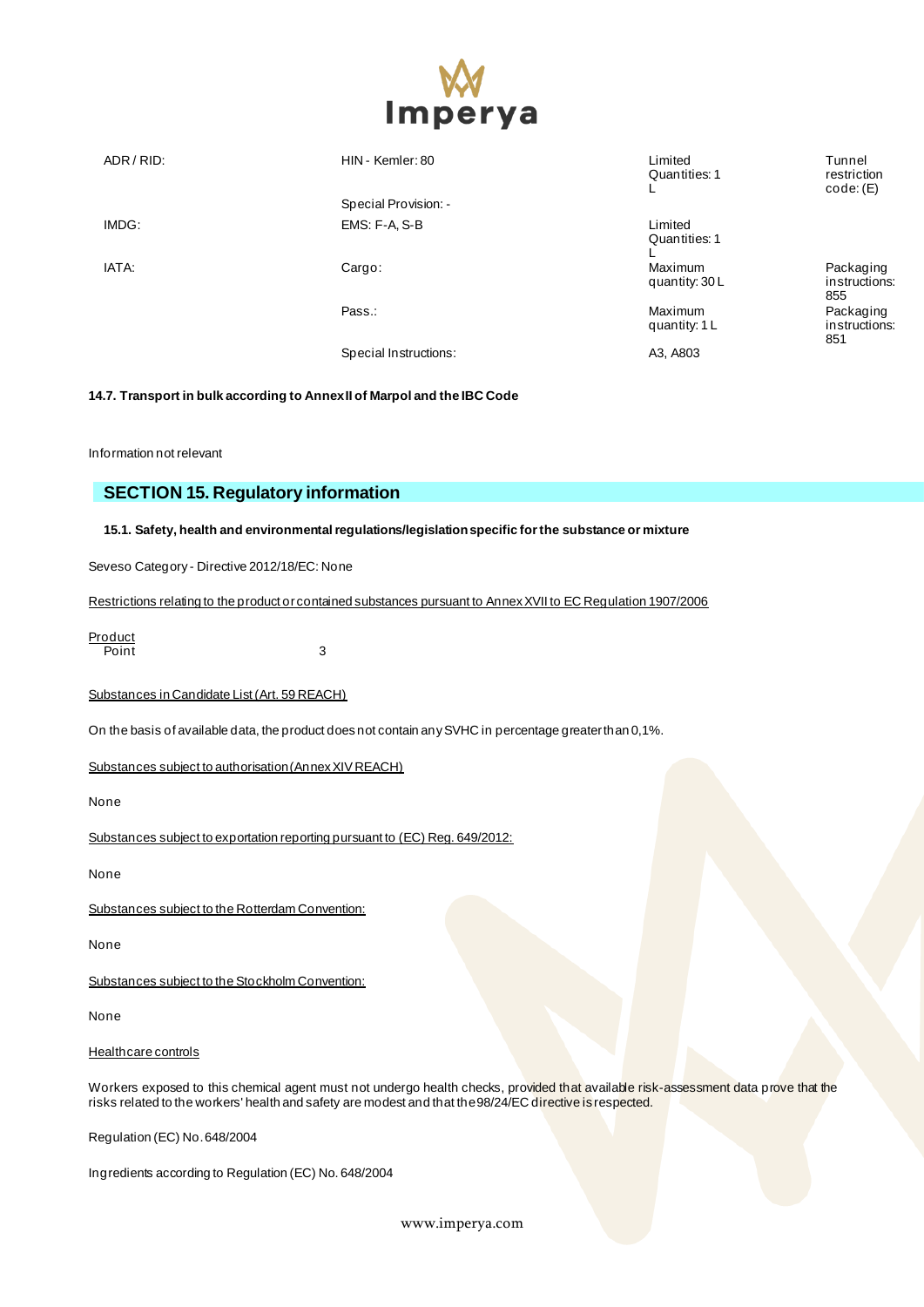

The surfactant(s) contained in this preparation complies(comply) with the biodegradability criteria as laid down in Regulation (EC) No. 648/2004 on detergents. Data to support this assertion are held at the disposal of the competent authorities of the Member States and will be made available to them, at their direct request or at the request of a detergent manufacturer.

#### **15.2. Chemical safety assessment**

No chemical safety assessment has been processed for the mixture and the substances it contains.

# **SECTION 16. Other information**

Text of hazard (H) indications mentioned in section 2-3 of the sheet:

| Acute Tox. 4             | Acute to xicity, category 4                                        |
|--------------------------|--------------------------------------------------------------------|
| Skin Corr. 1B            | Skin corrosion, category 1B                                        |
| Eye Dam. 1               | Serious eye damage, category 1                                     |
| Eye Irrit. 2             | Eye irritation, category 2                                         |
| Skin Irrit. 2            | Skin irritation, category 2                                        |
| <b>Aquatic Chronic 3</b> | Hazardous to the aquatic environment, chronic toxicity, category 3 |
| H302                     | Harmful if swallowed.                                              |
| H312                     | Harmful in contact with skin.                                      |
| H332                     | Harmful if inhaled.                                                |
| H314                     | Causes severe skin burns and eye damage.                           |
| H318                     | Causes serious eye damage.                                         |
| H319                     | Causes serious eye irritation.                                     |
| H315                     | Causes skin irritation.                                            |
| H412                     | Harmful to aquatic life with long lasting effects.                 |
|                          |                                                                    |

#### LEGEND:

- ADR: European Agreement concerning the carriage of Dangerous goods by Road
- CAS NUMBER: Chemical Abstract Service Number
- CE50: Effective concentration (required to induce a 50% effect)
- CE NUMBER: Identifier in ESIS (European archive of existing substances)
- CLP: EC Regulation 1272/2008
- DNEL: Derived No Effect Level
- EmS: Emergency Schedule
- GHS: Globally Harmonized System of classification and labeling of chemicals
- IATA DGR: International Air Transport Association Dangerous Goods Regulation
- IC50: Immobilization Concentration 50%
- IMDG: International Maritime Code for dangerous goods
- IMO: International Maritime Organization
- INDEX NUMBER: Identifier in Annex VI of CLP
- LC50: Lethal Concentration 50%
- LD50: Lethal dose 50%
- OEL: Occupational Exposure Level
- PBT: Persistent bioaccumulative and toxic as REACH Regulation
- PEC: Predicted environmental Concentration
- PEL: Predicted exposure level
- PNEC: Predicted no effect concentration
- REACH: EC Regulation 1907/2006
- RID: Regulation concerning the international transport of dangerous goods by train
- TLV: Threshold Limit Value
- TLV CEILING: Concentration that should not be exceeded during any time of occupational exposure.
- TWA STEL: Short-term exposure limit
- TWA: Time-weighted average exposure limit
- VOC: Volatile organic Compounds
- vPvB: Very Persistent and very Bioaccumulative as for REACH Regulation
- WGK: Water hazard classes (German).

#### GENERAL BIBLIOGRAPHY

1. Regulation (EC) 1907/2006 (REACH) of the European Parliament